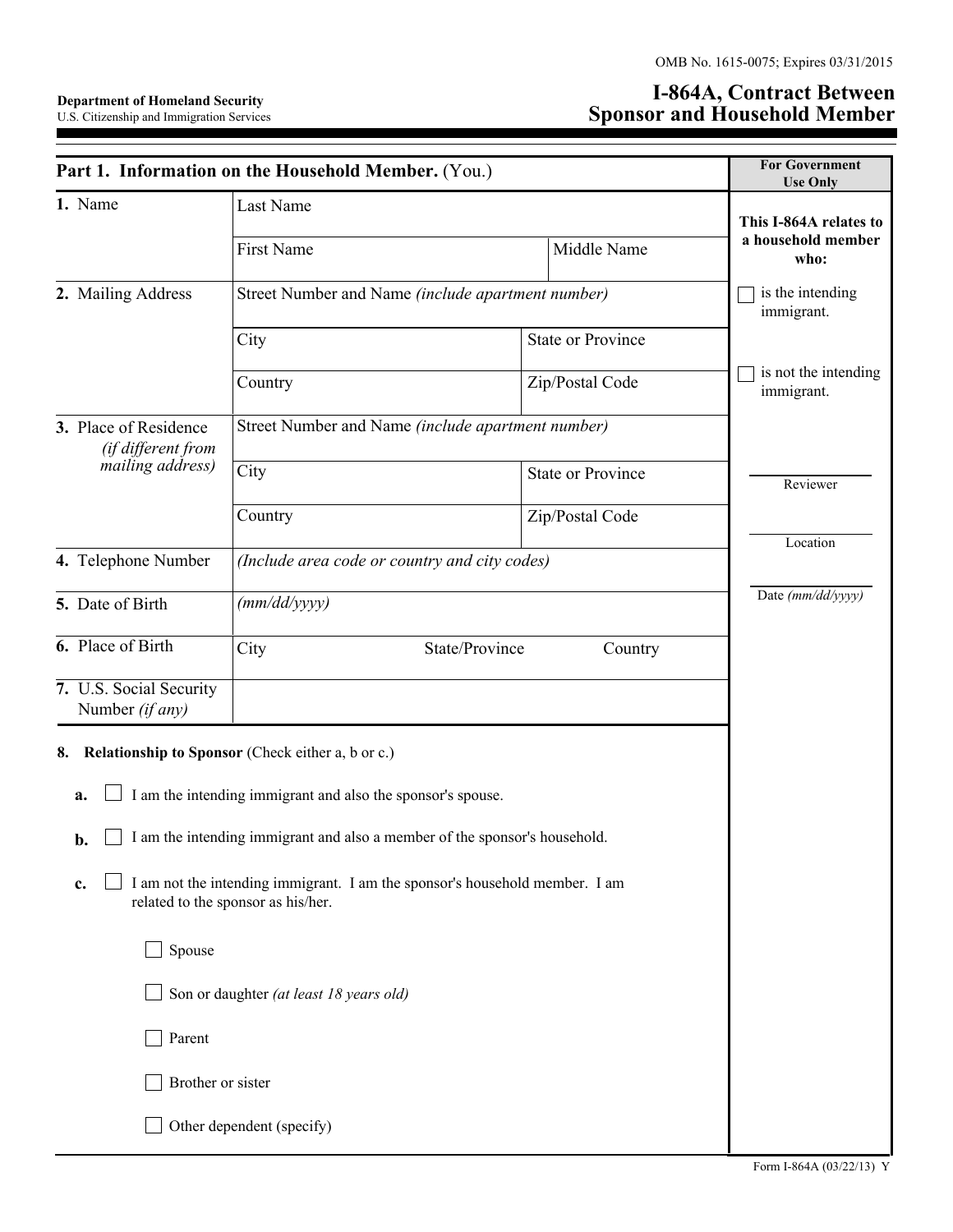| 9. I am currently:                                                                                                                                                                                                                                                                                 | <b>For Government</b><br><b>Use Only</b> |
|----------------------------------------------------------------------------------------------------------------------------------------------------------------------------------------------------------------------------------------------------------------------------------------------------|------------------------------------------|
| Employed as $a/an$<br>a.                                                                                                                                                                                                                                                                           |                                          |
| Name of Employer No. 1 <i>(if applicable)</i> example and the set of the set of the set of the set of the set of the set of the set of the set of the set of the set of the set of the set of the set of the set of the set of the                                                                 |                                          |
|                                                                                                                                                                                                                                                                                                    |                                          |
| $\mathbf{b}$ .                                                                                                                                                                                                                                                                                     |                                          |
| Retired from $\frac{\text{Since}}{\text{(Common answer Name)}}$ = $\frac{\text{since}}{\text{(mm/dd/yyyy)}}$ .<br>c.                                                                                                                                                                               |                                          |
|                                                                                                                                                                                                                                                                                                    |                                          |
| Unemployed since<br>d.<br>$\overline{(mm/dd/yyyy)}$                                                                                                                                                                                                                                                |                                          |
|                                                                                                                                                                                                                                                                                                    |                                          |
| 11. Federal income tax information.                                                                                                                                                                                                                                                                |                                          |
| attached the required photocopy or transcript of my Federal tax return for only the<br>most recent tax year.<br>My total income (adjusted gross income on IRS Form 1040EZ) as reported on my<br>Federal tax returns for the most recent three years was:<br><b>Tax Year</b><br><b>Total Income</b> |                                          |
| $\sim$<br>(most recent)                                                                                                                                                                                                                                                                            |                                          |
|                                                                                                                                                                                                                                                                                                    |                                          |
| $(2nd most recent)$ \$                                                                                                                                                                                                                                                                             |                                          |
| (Optional) I have attached photocopies or transcripts of my Federal tax returns for my<br>second and third most recent tax years.                                                                                                                                                                  |                                          |
| 12. My assets (complete only if necessary).                                                                                                                                                                                                                                                        |                                          |
| <b>a</b> . Enter the balance of all cash, savings, and checking accounts. \$                                                                                                                                                                                                                       |                                          |
| <b>b.</b> Enter the net cash value of real-estate holdings. (Net means<br><u> 1989 - Johann Barnett, fransk politik (</u><br>S<br>assessed value minus mortgage debt.)                                                                                                                             |                                          |
| c. Enter the cash value of all stocks, bonds, certificates of<br>\$<br>deposit, and other assets not listed on line a or b.                                                                                                                                                                        |                                          |
| d. Add together Lines a, b, and c and enter the number here. $\frac{1}{2}$                                                                                                                                                                                                                         |                                          |